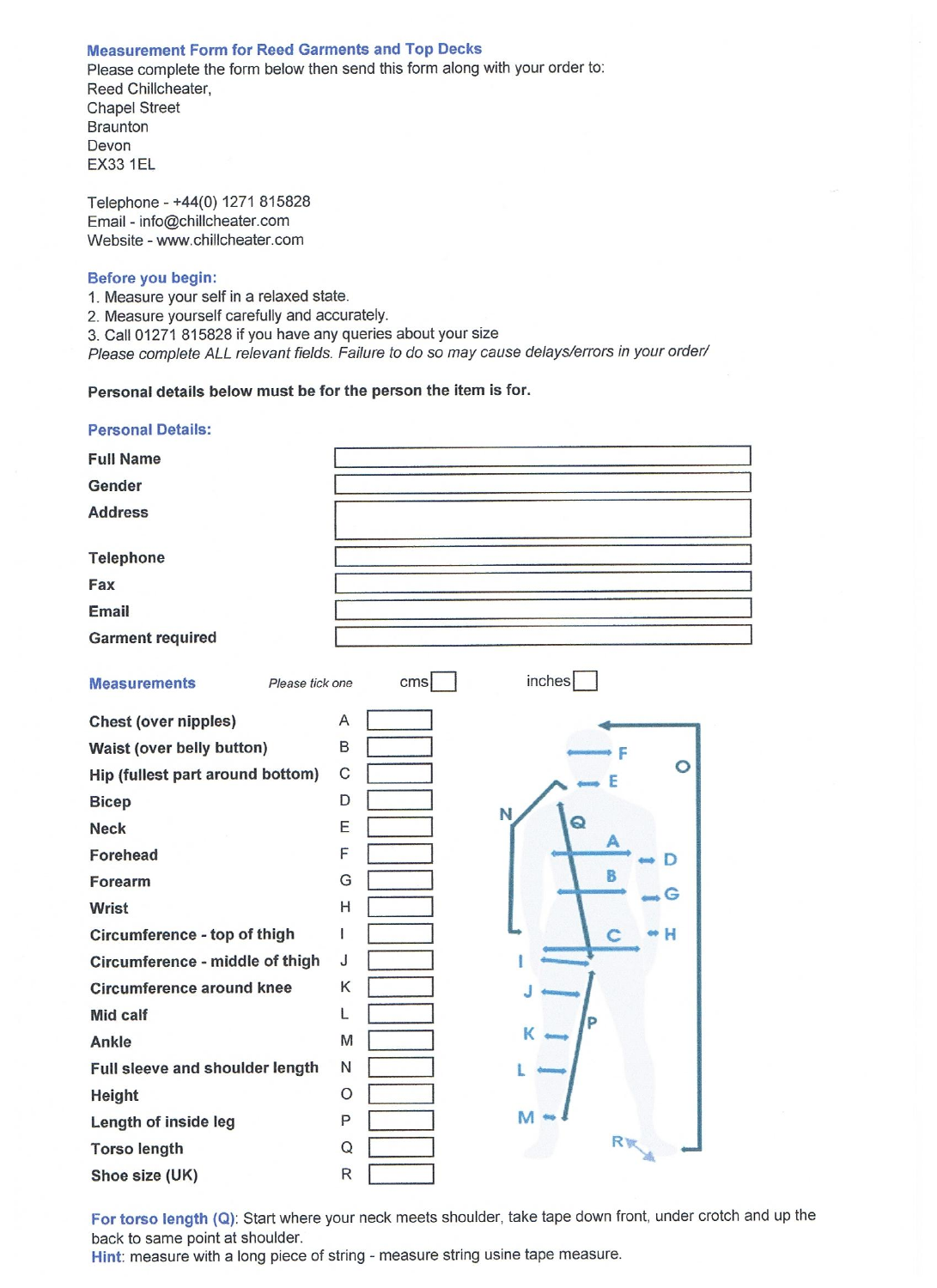### **Deck measurement and Details Form**

| <b>Boat Make and Model</b>       |  |
|----------------------------------|--|
| Cockpit Style & Shape (if known) |  |
| <b>Cockpit Material</b>          |  |
| <b>Cockpit Length X (cms)</b>    |  |
| <b>Cockpit Width Y (cms)</b>     |  |
| <b>Speacial Features</b>         |  |
|                                  |  |
|                                  |  |
|                                  |  |

## **Payment Details**

| Name on card                  |                                                                      |  |
|-------------------------------|----------------------------------------------------------------------|--|
| Address card is registered at |                                                                      |  |
|                               | Postcode                                                             |  |
| Card number (16 digits)       |                                                                      |  |
| Valid from date               | <b>Expiry date</b>                                                   |  |
|                               | Security code (last three digits on back of card on signature strip) |  |

Any additional information we should know.

| $\sim$ |  |  |
|--------|--|--|
|        |  |  |
|        |  |  |
|        |  |  |

Please post form (with order if applicable) to us at: Reed Chillcheater, Chapel Street, Braunton, Devon, EX33 1EL or Fax it to us at +44(0) 1271 816199 or Email it to us at info@chillcheater.com